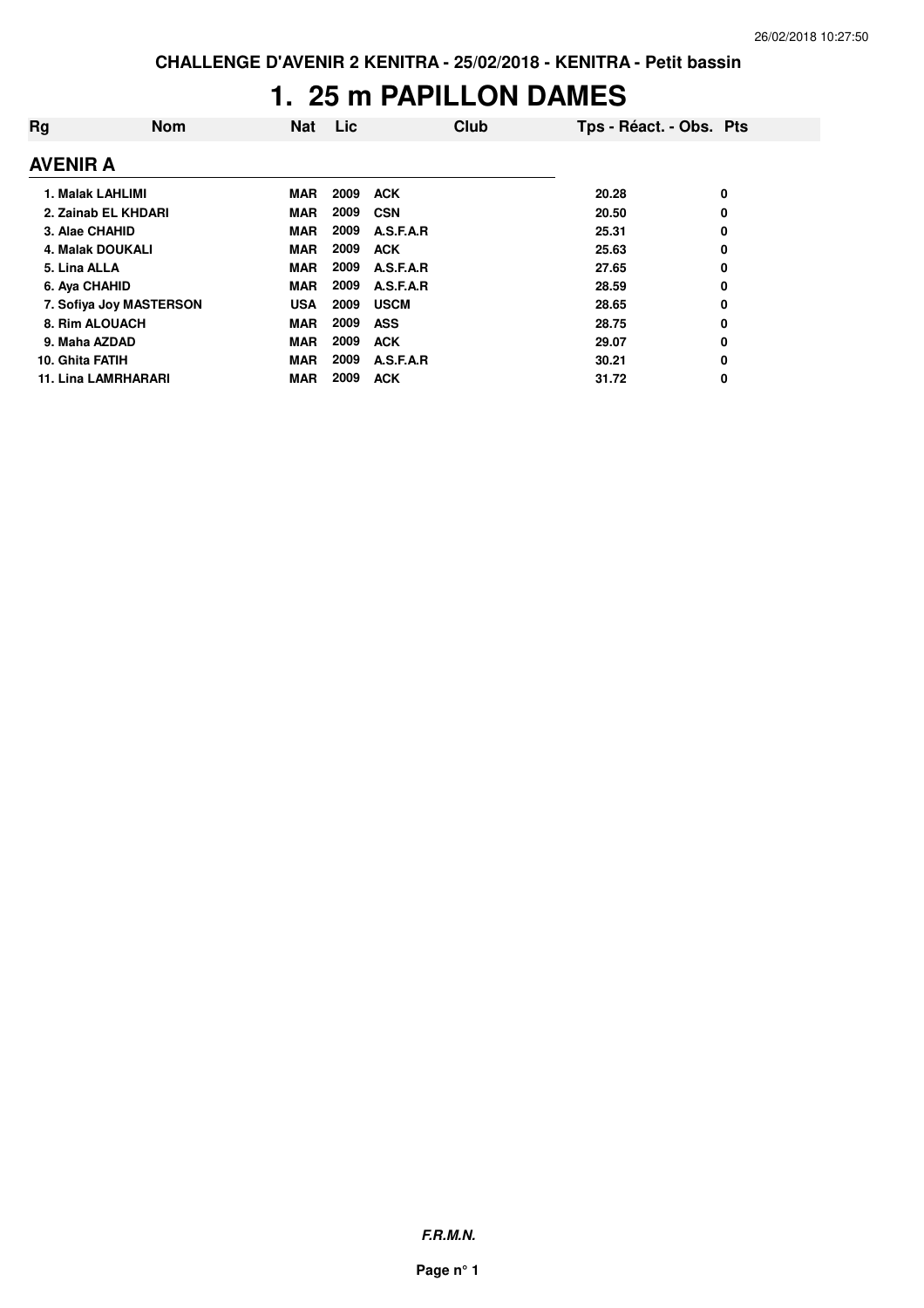### **2. 25 m PAPILLON MESSIEURS**

| Ra                         | <b>Nom</b> | <b>Nat</b> | <b>Lic</b> |             | Club | Tps - Réact. - Obs. Pts |   |
|----------------------------|------------|------------|------------|-------------|------|-------------------------|---|
| <b>AVENIR A</b>            |            |            |            |             |      |                         |   |
| 1. Ayoub DRISSI            |            | MAR        | 2009       | CSN         |      | 19.13                   | 0 |
| 2. Omar KAMAL              |            | <b>MAR</b> | 2009       | <b>USCM</b> |      | 21.75                   | 0 |
| 3. Mohamed Taha EL MEJDOUB |            | <b>MAR</b> | 2009       | ASS         |      | 22.50                   | 0 |
| 4. Mohamed Ilyas BELKADI   |            | <b>MAR</b> | 2009       | A.S.F.A.R   |      | 25.38                   | 0 |
| 5. Youssef FEKHARI         |            | <b>MAR</b> | 2009       | A.S.F.A.R   |      | 26.13                   | 0 |
| 6. Sirage HAFIANE          |            | <b>MAR</b> | 2009       | <b>ACK</b>  |      | 26.41                   | 0 |
| 7. Nazih SAADI             |            | MAR        | 2009       | A.S.F.A.R   |      | 32.09                   | 0 |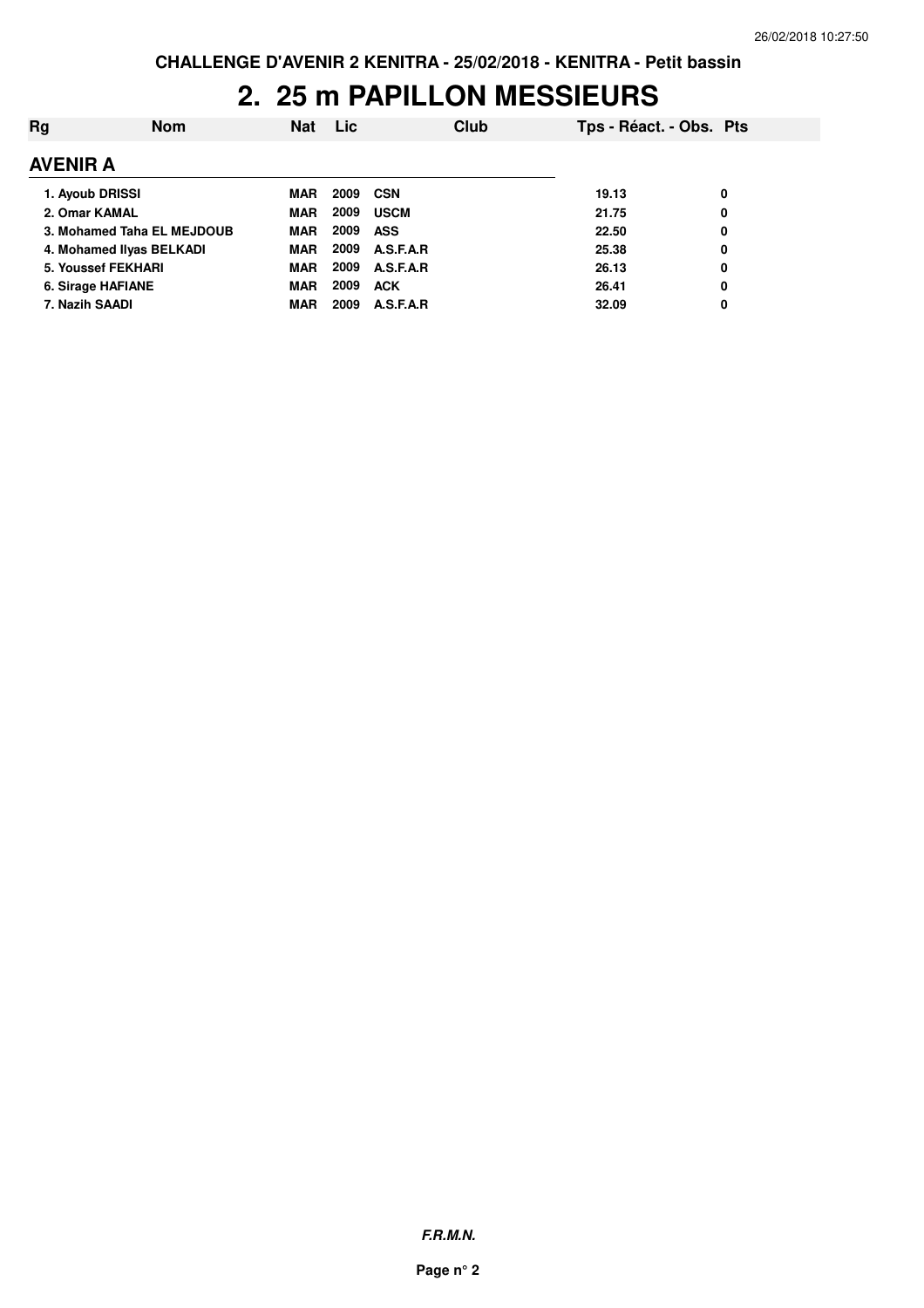### **3. 25 m NAGE LIBRE DAMES**

| Rg              | <b>Nom</b>                 | <b>Nat</b> | Lic  | Club        | Tps - Réact. - Obs. Pts |   |
|-----------------|----------------------------|------------|------|-------------|-------------------------|---|
| <b>AVENIR B</b> |                            |            |      |             |                         |   |
|                 | 1. Ranim HADANE            | <b>MAR</b> | 2010 | <b>CNN</b>  | 22.28                   | 0 |
|                 | 1. Neama BENMOUSSA         | <b>MAR</b> | 2010 | <b>CSN</b>  | 22.28                   | 0 |
|                 | 3. Oumnia LAQLIOUAL        | <b>MAR</b> | 2010 | <b>CNN</b>  | 22.87                   | 0 |
|                 | <b>4. Ghita BENHAIDA</b>   | <b>MAR</b> | 2011 | <b>CNN</b>  | 23.75                   | 0 |
|                 | 5. Niama KASSOU            | <b>MAR</b> | 2010 | <b>CSN</b>  | 23.78                   | 0 |
|                 | 6. Chahd CHAHID            | <b>MAR</b> | 2010 | <b>CNN</b>  | 24.09                   | 0 |
| 7. Iness TAHIR  |                            | <b>MAR</b> | 2010 | <b>CSN</b>  | 24.88                   | 0 |
|                 | 8. Salma EL GHAZOUANI      | <b>MAR</b> | 2010 | A.S.F.A.R   | 25.16                   | 0 |
| 9. Malak SAIIDI |                            | <b>MAR</b> | 2010 | A.S.F.A.R   | 25.81                   | 0 |
| 9. Rania AQUIL  |                            | <b>MAR</b> | 2010 | <b>ASS</b>  | 25.81                   | 0 |
|                 | 11. Romayssae HAMMOUGUA    | <b>MAR</b> | 2011 | <b>CSN</b>  | 26.28                   | 0 |
|                 | <b>12. Rime CHAQRANI</b>   | <b>MAR</b> | 2010 | A.S.F.A.R   | 26.50                   | 0 |
| 13. Basma JABAR |                            | <b>MAR</b> | 2011 | <b>CNN</b>  | 26.84                   | 0 |
|                 | <b>14. Yara GUEDDAOUI</b>  | <b>MAR</b> | 2010 | <b>ACK</b>  | 26.97                   | 0 |
|                 | 15. Iness EL HAJJI         | <b>MAR</b> | 2010 | <b>CNN</b>  | 27.25                   | 0 |
|                 | <b>16. Sarra EL OTMANY</b> | <b>MAR</b> | 2011 | <b>CNN</b>  | 27.41                   | 0 |
|                 | 17. Aya BERRAZZOUK         | <b>MAR</b> | 2010 | A.S.F.A.R   | 27.47                   | 0 |
|                 | <b>18. Zeineb ENNAMIRI</b> | <b>MAR</b> | 2010 | <b>KAC</b>  | 28.47                   | 0 |
| 18. Jana HAKIMI |                            | <b>MAR</b> | 2011 | <b>USCM</b> | 28.47                   | 0 |
|                 | 20. Israe NAKMOUCH         | <b>MAR</b> | 2010 | <b>ACK</b>  | 28.85                   | 0 |
|                 | 21. Malak HACHIMI          | <b>MAR</b> | 2010 | A.S.F.A.R   | 29.03                   | 0 |
| 22. Lina BRIKA  |                            | <b>MAR</b> | 2011 | <b>CNK</b>  | 29.16                   | 0 |
|                 | 23. Marwa BENBIYA          | <b>MAR</b> | 2010 | <b>ASS</b>  | 29.50                   | 0 |
|                 | 24. Lina LACHGAR           | <b>MAR</b> | 2010 | <b>CSN</b>  | 29.91                   | 0 |
| 25. Nour HADJI  |                            | <b>MAR</b> | 2010 | <b>ACK</b>  | 30.03                   | 0 |
|                 | <b>26. Malak CHERRAT</b>   | <b>MAR</b> | 2010 | <b>ACK</b>  | 30.19                   | 0 |
|                 | 27. Maryam BERRAZZOUK      | <b>MAR</b> | 2010 | A.S.F.A.R   | 32.46                   | 0 |
|                 | 28. Yasmine REZZOUGUI      | <b>MAR</b> | 2010 | <b>CNK</b>  | 33.72                   | 0 |
| 29. Laila ADDAB |                            | <b>MAR</b> | 2010 | <b>CNK</b>  | 35.07                   | 0 |
|                 | 30. Khaoula BENHILA        | <b>MAR</b> | 2011 | <b>CNK</b>  | 40.47                   | 0 |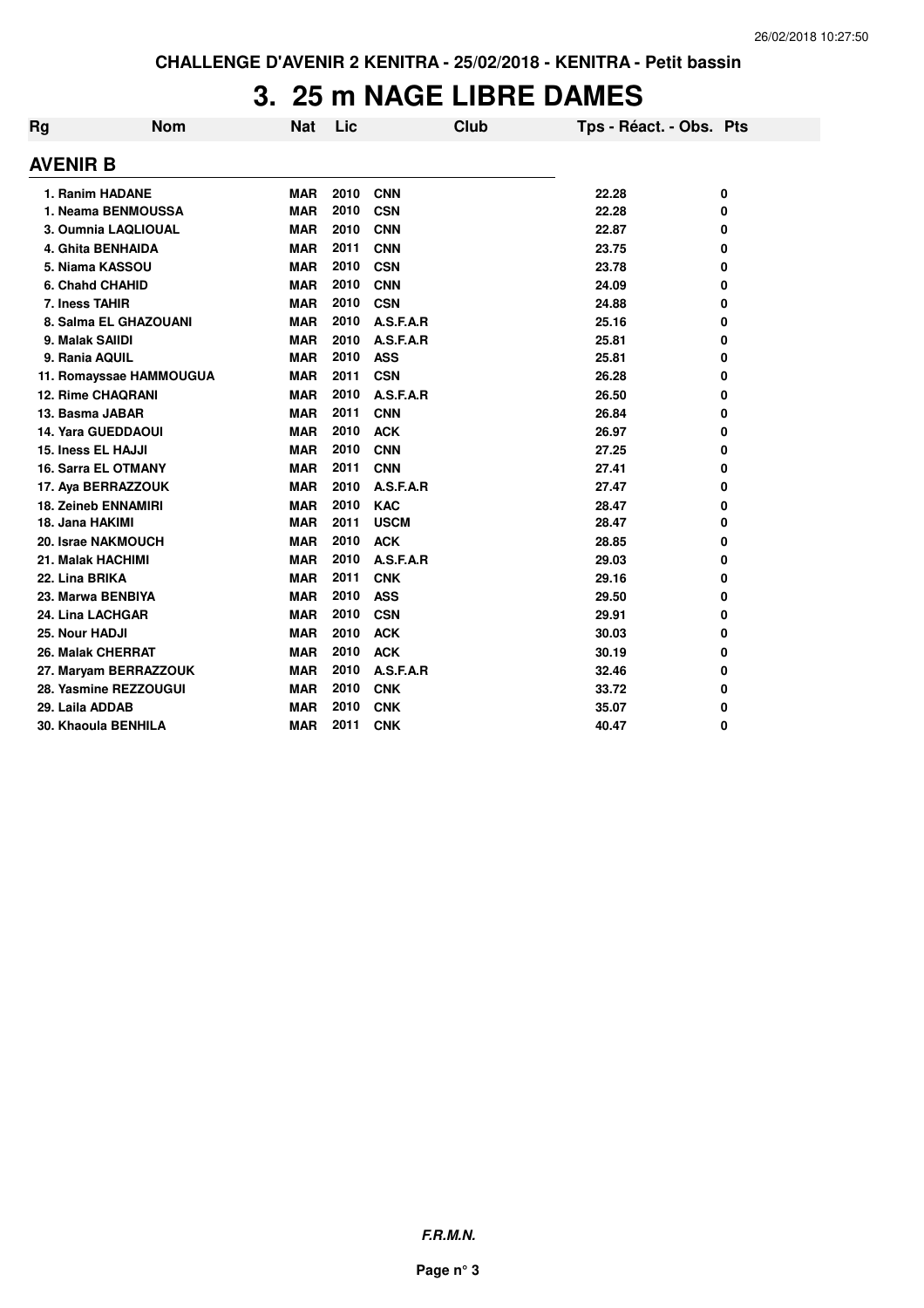# **4. 25 m NAGE LIBRE MESSIEURS**

| Rg              | <b>Nom</b>                        | Nat        | Lic  | Club        | Tps - Réact. - Obs. Pts |   |
|-----------------|-----------------------------------|------------|------|-------------|-------------------------|---|
| <b>AVENIR B</b> |                                   |            |      |             |                         |   |
|                 | 1. Houssam Badreddine MAACH       | <b>MAR</b> | 2010 | <b>CNN</b>  | 17.75                   | 0 |
|                 | 2. Omar ILGUIM                    | <b>MAR</b> | 2010 | <b>CNN</b>  | 18.41                   | 0 |
|                 | 3. Mohamed Reda TIKKI             | <b>MAR</b> | 2010 | <b>ASS</b>  | 20.97                   | 0 |
|                 | 4. Othmane TARMIDI                | <b>MAR</b> | 2010 | <b>CNN</b>  | 22.10                   | 0 |
|                 | 5. Mohamed Nizar BOUAYAD          | <b>MAR</b> | 2010 | <b>CNN</b>  | 22.59                   | 0 |
|                 | 6. Gaaith MADANI                  | <b>MAR</b> | 2010 | <b>IRT</b>  | 22.69                   | 0 |
|                 | 7. Badr LAKHAL                    | <b>MAR</b> | 2011 | <b>CNN</b>  | 22.72                   | 0 |
|                 | 8. Mahdi QARRO                    | <b>MAR</b> | 2010 | <b>KAC</b>  | 22.78                   | 0 |
|                 | 9. Yassine BOUKHARI               | <b>MAR</b> | 2010 | <b>CNN</b>  | 22.97                   | 0 |
|                 | 10. Imrane EL YACOUTI             | <b>MAR</b> | 2011 | <b>FUS</b>  | 23.31                   | 0 |
|                 | <b>10. Mohamed Anir OULAHYANE</b> | <b>MAR</b> | 2010 | <b>USCM</b> | 23.31                   | 0 |
|                 | 12. Houssam Eddine OBILAT         | <b>MAR</b> | 2010 | <b>CSN</b>  | 23.56                   | 0 |
|                 | 13. Rayane NADIR                  | <b>MAR</b> | 2010 | <b>ASS</b>  | 23.62                   | 0 |
|                 | 14. Nour Islam HADDI              | <b>MAR</b> | 2010 | A.S.F.A.R   | 23.69                   | 0 |
|                 | <b>15. Mohamed Anas ELAMRANI</b>  | <b>MAR</b> | 2011 | <b>CNN</b>  | 24.03                   | 0 |
|                 | <b>16. Anas BENKADDOUR</b>        | <b>MAR</b> | 2010 | <b>CNN</b>  | 24.50                   | 0 |
|                 | 17. Ilyasse JABRAOUI              | <b>MAR</b> | 2010 | <b>CNN</b>  | 25.13                   | 0 |
|                 | <b>18. Ismail SLIMANI</b>         | <b>MAR</b> | 2010 | <b>USCM</b> | 25.25                   | 0 |
|                 | <b>19. Haroune TNEAMOU</b>        | <b>MAR</b> | 2010 | <b>CSN</b>  | 25.63                   | 0 |
|                 | 20. Mohamed Amine KHAOULAF        | <b>MAR</b> | 2010 | <b>CSN</b>  | 26.93                   | 0 |
|                 | 21. Zoubeir NEJJAR                | <b>MAR</b> | 2010 | <b>USCM</b> | 26.97                   | 0 |
|                 | 22. Mohamed Taha EL KALAI         | <b>MAR</b> | 2010 | <b>ASS</b>  | 27.03                   | 0 |
|                 | 23. Salaheddine BOUROUYNE         | <b>MAR</b> | 2010 | <b>ACK</b>  | 27.85                   | 0 |
|                 | 24. Abdelhay LAFRIKI              | <b>MAR</b> | 2010 | A.S.F.A.R   | 28.88                   | 0 |
|                 | 25. Ilyasse LEBDAR                | <b>MAR</b> | 2011 | <b>ASS</b>  | 29.94                   | 0 |
|                 | 26. Yahya YAHYAOUI                | <b>MAR</b> | 2010 | <b>CNK</b>  | 30.59                   | 0 |
|                 | 27. Jad AIT BENHAR                | <b>MAR</b> | 2010 | <b>CNK</b>  | 31.22                   | 0 |
|                 | 28. Chadi BOUCHEKIF               | <b>MAR</b> | 2010 | A.S.F.A.R   | 31.56                   | 0 |
|                 | 29. Abdelali BELKHOUAJA           | <b>MAR</b> | 2010 | <b>CNK</b>  | 32.00                   | 0 |
|                 | 30. Achraf SAKHSOUKH              | <b>MAR</b> | 2011 | <b>CSN</b>  | 32.03                   | 0 |
|                 | 31. Wissam TNEAMOU                | <b>MAR</b> | 2011 | <b>CSN</b>  | 32.66                   | 0 |
|                 | 32. Ahmed Zajer KARROUK BAAYL     | <b>MAR</b> | 2010 | <b>CNK</b>  | 33.91                   | 0 |
|                 | 33. Yahia EL MALHI EL JAOUHARI    | <b>MAR</b> | 2010 | A.S.F.A.R   | 38.66                   | 0 |
|                 | NC. Yahya EL GADIRI               | <b>MAR</b> | 2011 | <b>ASS</b>  | Frf exc.                |   |
|                 | <b>NC. Ayham ELBOURAIMI</b>       | <b>MAR</b> | 2011 | <b>USCM</b> | Frf n.d.                |   |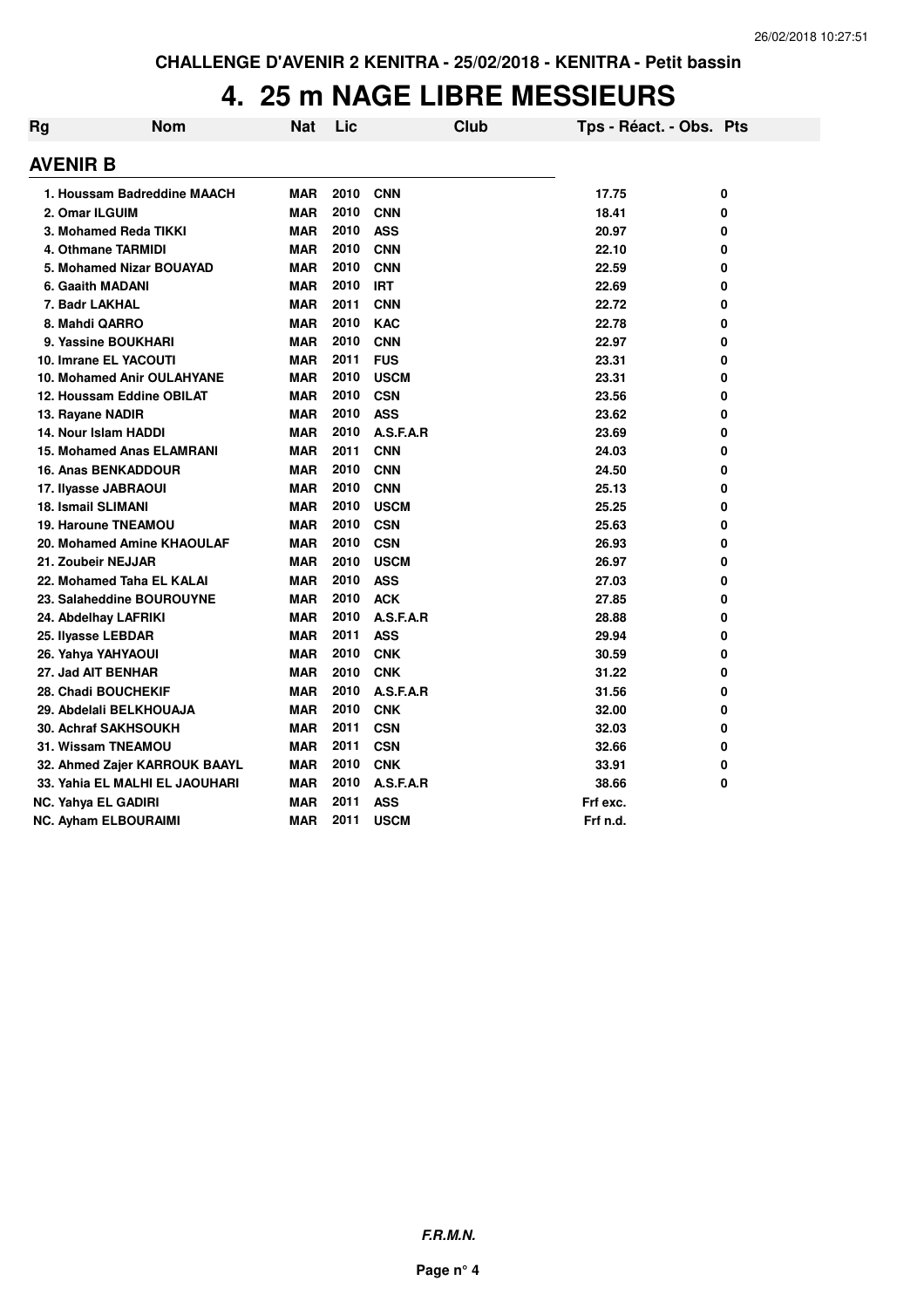### **5. 50 m NAGE LIBRE DAMES**

| Rg | <b>Nom</b>                | <b>Nat</b> | Lic  | Club        | Tps - Réact. - Obs. Pts |     |
|----|---------------------------|------------|------|-------------|-------------------------|-----|
|    | <b>AVENIR A</b>           |            |      |             |                         |     |
|    | 1. Zainab EL KHDARI       | <b>MAR</b> | 2009 | <b>CSN</b>  | 41.75                   | 183 |
|    | 2. Arbab ELKHADIR         | <b>MAR</b> | 2009 | <b>KAC</b>  | 42.50                   | 174 |
|    | <b>3. Ghita KHARMICH</b>  | <b>MAR</b> | 2009 | <b>CNN</b>  | 43.28                   | 164 |
|    | 4. Syrine BOUTRACHEH      | <b>MAR</b> | 2009 | <b>CNN</b>  | 43.50                   | 162 |
|    | 5. Abir SAHTARI           | <b>MAR</b> | 2009 | <b>KAC</b>  | 43.68                   | 160 |
|    | 6. Marwa BARAKAT          | <b>MAR</b> | 2009 | <b>CNN</b>  | 44.22                   | 154 |
|    | 7. Ghita BENSLIMANE       | <b>MAR</b> | 2009 | <b>CNN</b>  | 45.90                   | 138 |
|    | 8. Myriam KACIMI          | <b>MAR</b> | 2009 | <b>CSN</b>  | 46.28                   | 134 |
|    | 9. Merwa AITBELAID        | <b>MAR</b> | 2009 | <b>CSN</b>  | 46.53                   | 132 |
|    | 10. Amelia HAKIMI         | <b>MAR</b> | 2009 | <b>USCM</b> | 47.96                   | 121 |
|    | 11. Sofiya Joy MASTERSON  | <b>USA</b> | 2009 | <b>USCM</b> | 48.00                   | 120 |
|    | 12. Meryem BAMHAOUED      | <b>MAR</b> | 2009 | A.S.F.A.R   | 48.63                   | 116 |
|    | 13. Meryem EL ALAMI       | <b>MAR</b> | 2009 | <b>FUS</b>  | 48.72                   | 115 |
|    | 14. Lamiae EL HADDAD      | <b>MAR</b> | 2009 | A.S.F.A.R   | 49.44                   | 110 |
|    | 15. Riham LEBDAR          | <b>MAR</b> | 2009 | <b>ASS</b>  | 51.09                   | 100 |
|    | 16. Lina SALEM            | <b>MAR</b> | 2009 | <b>USCM</b> | 54.28                   | 83  |
|    | 17. Meriem SEDDATI        | <b>MAR</b> | 2009 | <b>KAC</b>  | 54.41                   | 82  |
|    | 18. Maha AZDAD            | <b>MAR</b> | 2009 | <b>ACK</b>  | 55.53                   | 78  |
|    | 19. Aya SAKHRAOUI         | <b>MAR</b> | 2009 | <b>CSN</b>  | 55.91                   | 76  |
|    | 20. Noha JEKKI            | <b>MAR</b> | 2009 | <b>CSN</b>  | 59.09                   | 64  |
|    | 21. Kenza BENALLAL        | <b>MAR</b> | 2009 | <b>ASS</b>  | 1:18.38                 | 27  |
|    | 22. Rania BALITI          | <b>MAR</b> | 2009 | <b>ACK</b>  | 1:18.69                 | 27  |
|    | <b>NC. Douae ABETTI</b>   | <b>MAR</b> | 2009 | <b>FUS</b>  | Frf n.d.                |     |
|    | <b>NC. Amira OUCHID</b>   | <b>MAR</b> | 2009 | <b>KAC</b>  | Frf n.d.                |     |
|    | <b>NC. Lina TAHIR</b>     | <b>MAR</b> | 2009 | <b>KAC</b>  | Frf n.d.                |     |
|    | <b>NC. Ines ETTOUHAMI</b> | <b>MAR</b> | 2009 | <b>KAC</b>  | Frf n.d.                |     |
|    | <b>NC. Nada BOULKHEIR</b> | <b>MAR</b> | 2009 | <b>KAC</b>  | Frf n.d.                |     |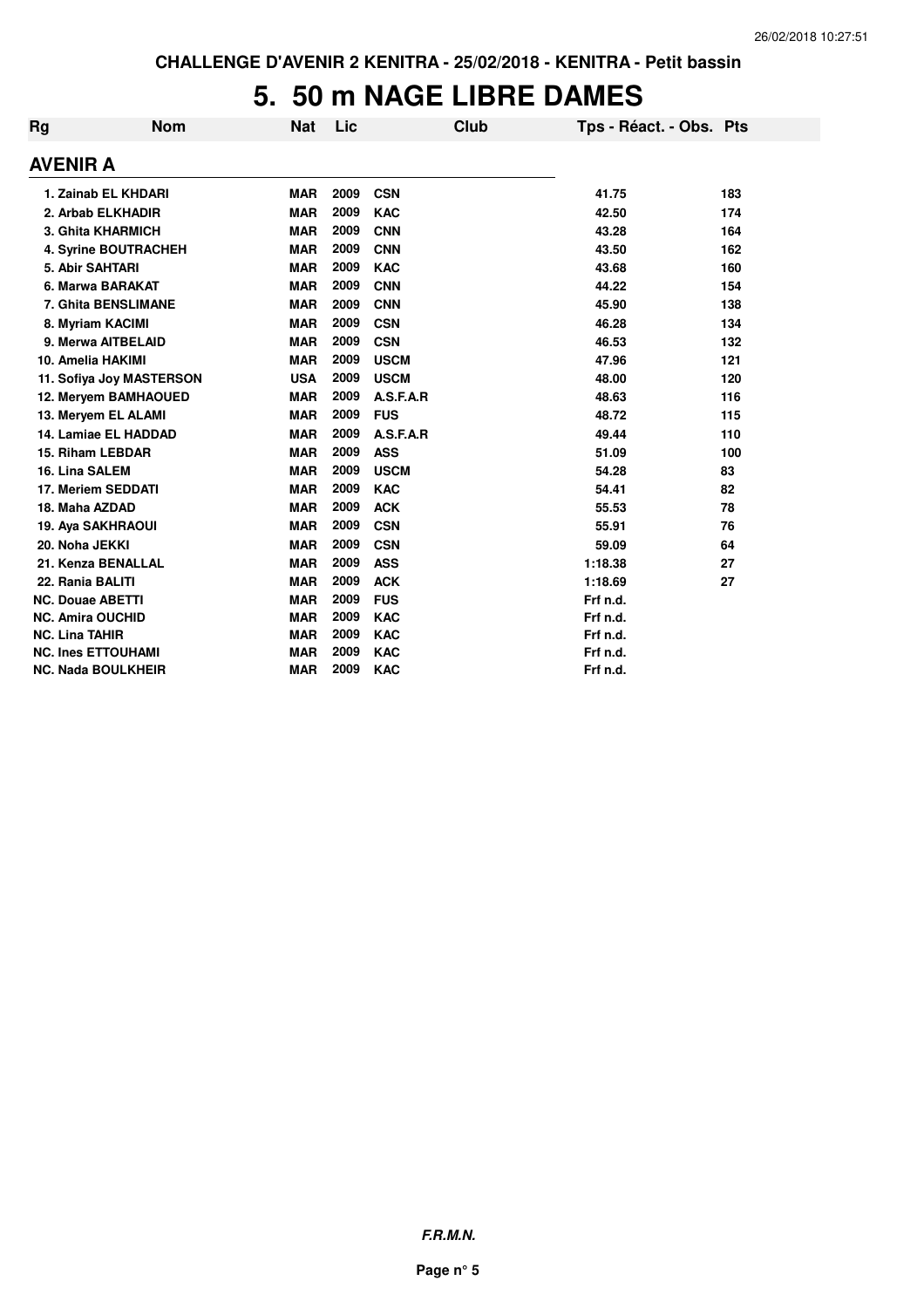### **6. 50 m NAGE LIBRE MESSIEURS**

| Rg       | <b>Nom</b>                   | <b>Nat</b> | Lic  | Club        | Tps - Réact. - Obs. Pts |     |
|----------|------------------------------|------------|------|-------------|-------------------------|-----|
| AVENIR A |                              |            |      |             |                         |     |
|          | 1. Sami NEJJAR               | <b>MAR</b> | 2009 | <b>USCM</b> | 37.25                   | 176 |
|          | 2. Yahya SOBHI               | <b>MAR</b> | 2009 | <b>CNN</b>  | 38.85                   | 155 |
|          | 3. Omar KAMAL                | <b>MAR</b> | 2009 | <b>USCM</b> | 39.25                   | 151 |
|          | <b>4. Souhail AISSAOUI</b>   | <b>MAR</b> | 2009 | <b>CNN</b>  | 40.25                   | 140 |
|          | 5. Ali EL AMRANI             | <b>MAR</b> | 2009 | <b>CNN</b>  | 42.28                   | 121 |
|          | 6. Amjad SGHIOURI ELIDRISSI  | <b>MAR</b> | 2009 | <b>CNN</b>  | 46.84                   | 88  |
|          | 7. Mohamed Selim BENCHEKROUN | <b>MAR</b> | 2009 | <b>CNN</b>  | 47.22                   | 86  |
|          | 8. Ahmed Amine CHEBIHI       | <b>MAR</b> | 2009 | <b>KAC</b>  | 47.81                   | 83  |
|          | 9. Mohamed HIBAOUI           | <b>MAR</b> | 2009 | <b>CSN</b>  | 48.44                   | 80  |
|          | 10. Sirage HAFIANE           | <b>MAR</b> | 2009 | <b>ACK</b>  | 49.72                   | 74  |
|          | 11. Aymane NAIT MBARK        | <b>MAR</b> | 2009 | <b>CNN</b>  | 51.50                   | 66  |
|          | 12. Ahmed Yahya DAHMANI      | <b>MAR</b> | 2009 | <b>ASS</b>  | 52.96                   | 61  |
|          | 13. Mohamed Said BENAMAR     | <b>MAR</b> | 2009 | <b>KAC</b>  | 53.22                   | 60  |
|          | 14. Rayane HASSOUN           | <b>MAR</b> | 2009 | <b>CSN</b>  | 53.41                   | 60  |
|          | 15. Albaraa ESSAIHI          | <b>MAR</b> | 2009 | <b>ASS</b>  | 53.47                   | 59  |
|          | 16. Taha LAHLOU              | <b>MAR</b> | 2009 | <b>ASS</b>  | 53.88                   | 58  |
|          | 17. Abdellatif LADIMAT       | <b>MAR</b> | 2009 | <b>CNN</b>  | 54.38                   | 56  |
|          | 18. Ilyas HADRI              | <b>MAR</b> | 2009 | <b>CSN</b>  | 55.25                   | 54  |
|          | <b>19. Anas AIT BARGACH</b>  | <b>MAR</b> | 2009 | <b>ASS</b>  | 55.75                   | 52  |
|          | 20. Omar FOUKAHY             | <b>MAR</b> | 2009 | <b>FUS</b>  | 55.84                   | 52  |
|          | 21. Nassim EL AOUSSI         | <b>MAR</b> | 2009 | A.S.F.A.R   | 56.53                   | 50  |
|          | 22. Yahya MOUNZIH            | <b>MAR</b> | 2009 | <b>ASS</b>  | 57.13                   | 49  |
|          | 23. Rayane QARRO             | <b>MAR</b> | 2009 | <b>KAC</b>  | 58.88                   | 44  |
|          | 24. Marwane SALHI            | <b>MAR</b> | 2009 | <b>CNK</b>  | 1:16.41                 | 20  |
|          | <b>NC. Ziad IDRISSI</b>      | <b>MAR</b> | 2009 | <b>ASS</b>  | Frf exc.                |     |
|          | <b>NC. Adnane LAHBOUB</b>    | <b>MAR</b> | 2009 | <b>USCM</b> | Frf n.d.                |     |
|          |                              |            |      |             |                         |     |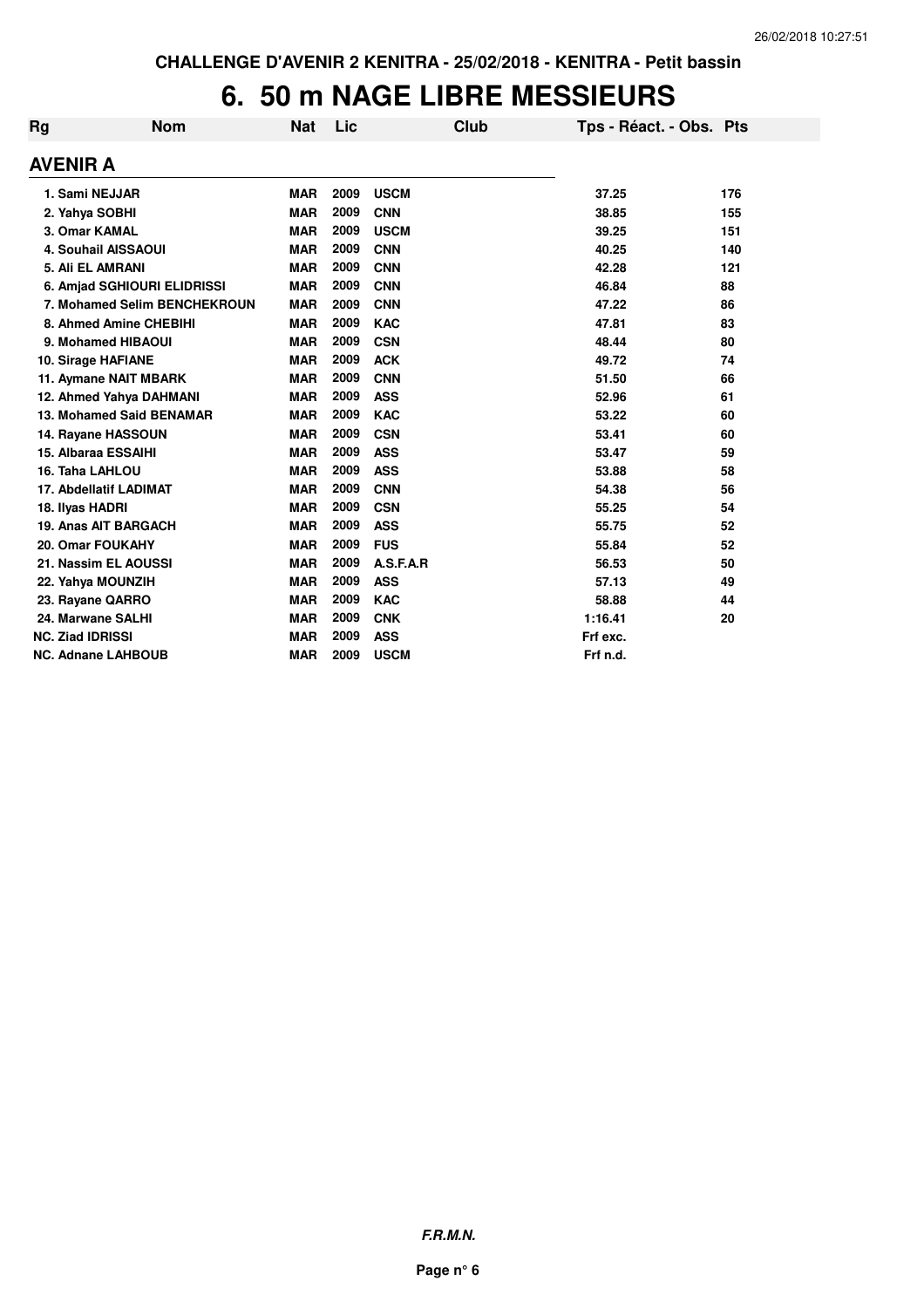**CHALLENGE D'AVENIR 2 KENITRA - 25/02/2018 - KENITRA - Petit bassin**

## **7. 25 m BRASSE DAMES**

| Rg              | <b>Nom</b>       | Nat        | <b>Lic</b>         | Club | Tps - Réact. - Obs. Pts |   |  |
|-----------------|------------------|------------|--------------------|------|-------------------------|---|--|
| <b>AVENIR B</b> |                  |            |                    |      |                         |   |  |
| 1. Sahar TAYEBI |                  | MAR        | 2010 FUS           |      | 29.34                   | 0 |  |
|                 | 2. Radia BENARFA | MAR        | <b>2010 FUS</b>    |      | 33.44                   | 0 |  |
|                 | 3. Inas ELFAHSSI | MAR        | 2010 FUS           |      | 36.87                   | 0 |  |
| 4. Rania AQUIL  |                  | <b>MAR</b> | 2010<br><b>ASS</b> |      | 43.50                   | 0 |  |
|                 |                  |            |                    |      |                         |   |  |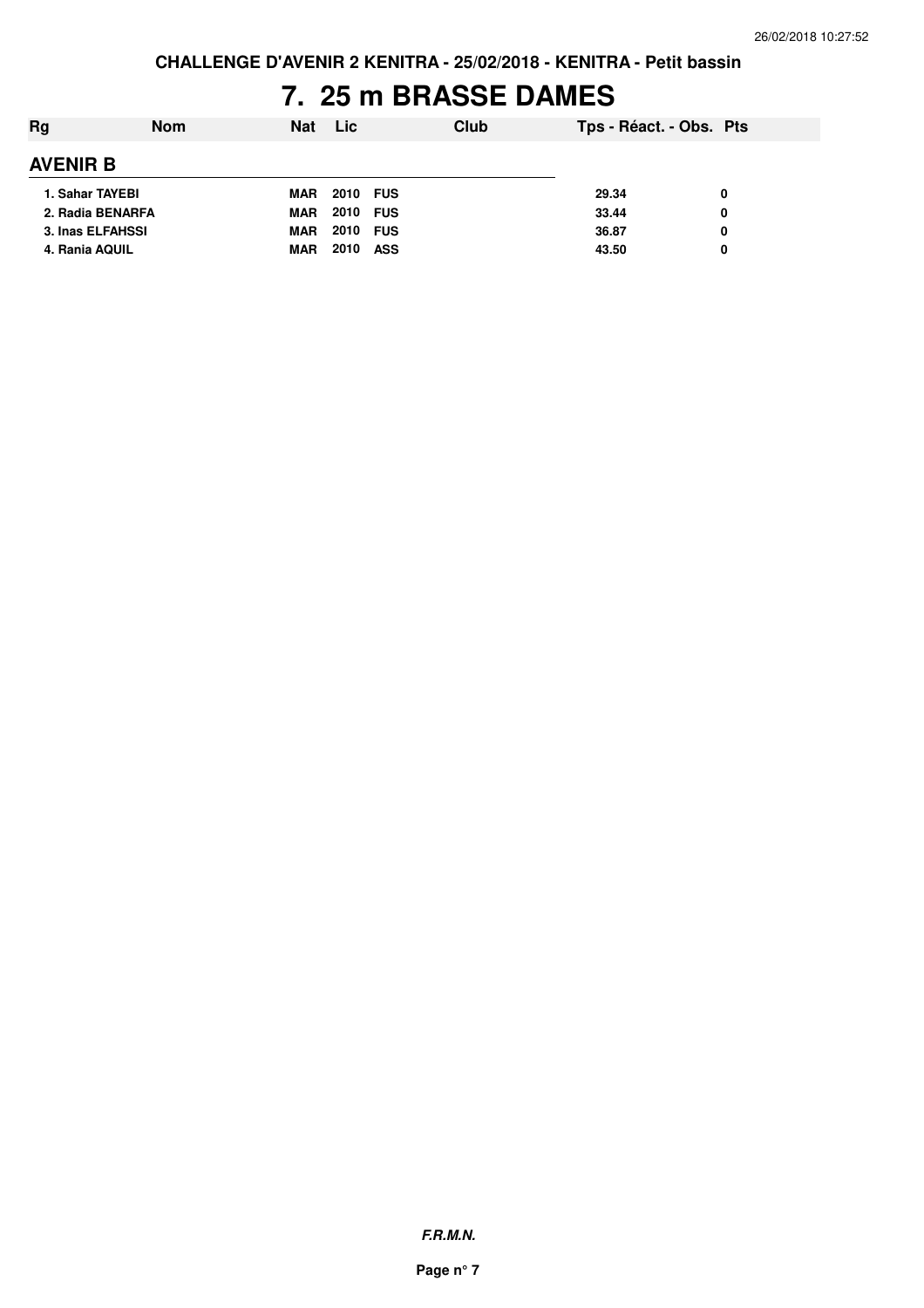### **8. 25 m BRASSE MESSIEURS**

| Rq              | <b>Nom</b>                    | <b>Nat</b> | Lic  | Club       | Tps - Réact. - Obs. Pts |   |
|-----------------|-------------------------------|------------|------|------------|-------------------------|---|
| <b>AVENIR B</b> |                               |            |      |            |                         |   |
|                 | 1. Mohamed Reda TIKKI         | <b>MAR</b> | 2010 | <b>ASS</b> | 26.15                   | 0 |
|                 | 2. Moaad AJOUAD               | <b>MAR</b> | 2010 | <b>ACK</b> | 27.12                   | 0 |
|                 | 3. Abdelhay LAFRIKI           | MAR        | 2010 | A.S.F.A.R  | 30.59                   | 0 |
|                 | 4. Ahmed TOUIMI BENJELLOUN    | MAR        | 2010 | <b>ASS</b> | 30.69                   | 0 |
|                 | 5. Mohamed BOUDZA             | <b>MAR</b> | 2010 | A.S.F.A.R  | 33.91                   | 0 |
|                 | 6. Yahia EL MALHI EL JAOUHARI | MAR        | 2010 | A.S.F.A.R  | 34.66                   | 0 |
|                 | 7. Imrane EL YACOUTI          | <b>MAR</b> | 2011 | <b>FUS</b> | 36.84                   | 0 |
|                 | 8. Ilyasse LEBDAR             | <b>MAR</b> | 2011 | <b>ASS</b> | 37.63                   | 0 |
|                 | 9. Adam Waleed EL HARCHAOUI   | <b>MAR</b> | 2010 | <b>FUS</b> | 38.12                   | 0 |
|                 | 10. Mohamed Rayane BENTALEB   | <b>MAR</b> | 2010 | <b>FUS</b> | 39.00                   | 0 |
|                 | 11. Mohamed Taha EL KALAI     | <b>MAR</b> | 2010 | <b>ASS</b> | 41.40                   | 0 |
|                 | 12. Ahmed Zajer KARROUK BAAYL | <b>MAR</b> | 2010 | <b>CNK</b> | 46.50                   | 0 |
|                 | <b>NC. Saad MOUSTAHSSINE</b>  | <b>MAR</b> | 2010 | <b>FUS</b> | Frf n.d.                |   |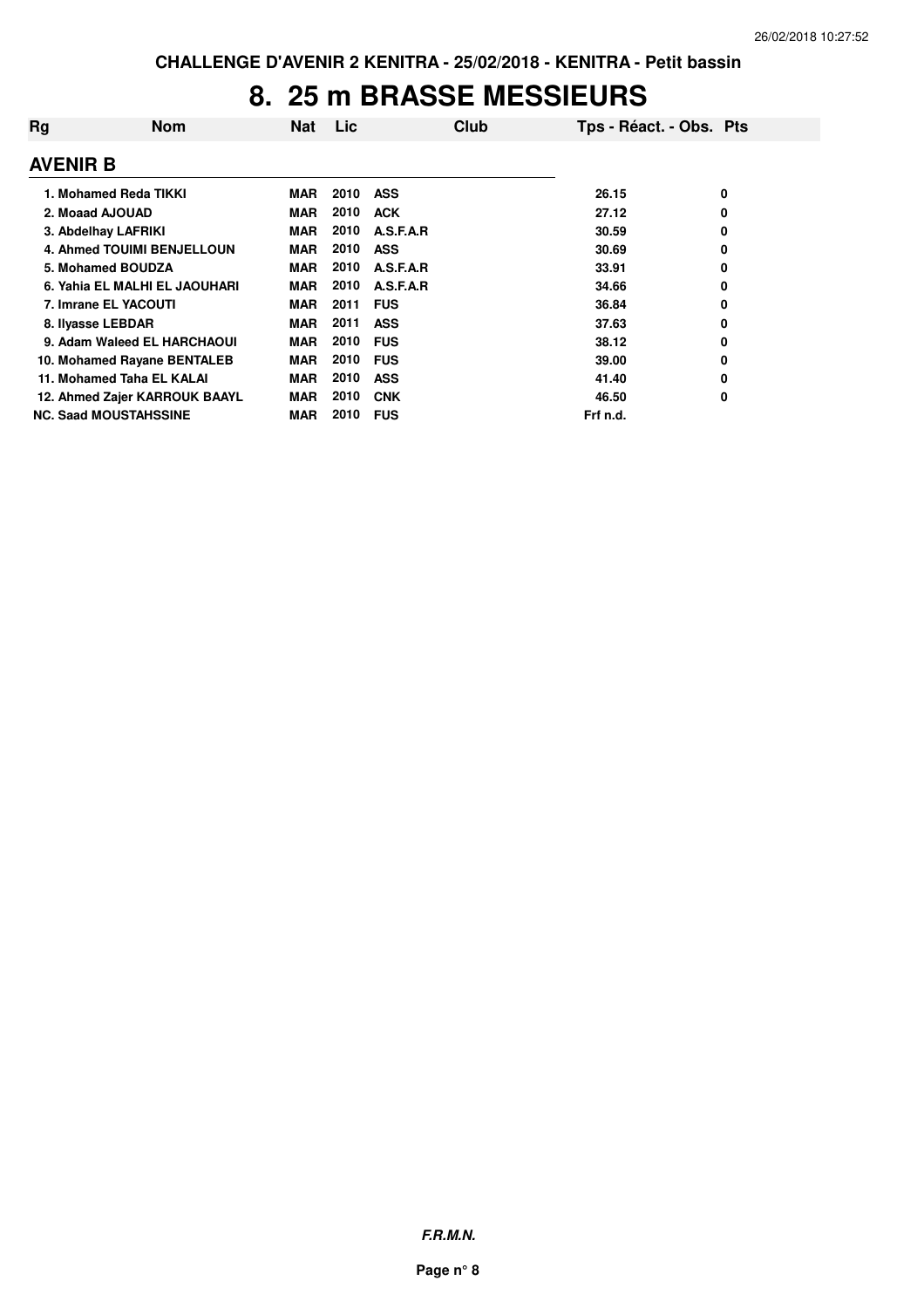### **9. 50 m BRASSE DAMES**

| Rg                        | <b>Nom</b>         | <b>Nat</b> | Lic  | <b>Club</b> | Tps - Réact. - Obs. Pts |     |
|---------------------------|--------------------|------------|------|-------------|-------------------------|-----|
| <b>AVENIR A</b>           |                    |            |      |             |                         |     |
|                           | 1. Meryem EL ALAMI | <b>MAR</b> | 2009 | <b>FUS</b>  | 1:00.53                 | 119 |
| 2. Amelia HAKIMI          |                    | <b>MAR</b> | 2009 | <b>USCM</b> | 1:01.43                 | 114 |
|                           | 3. Merwa AITBELAID | <b>MAR</b> | 2009 | <b>CSN</b>  | 1:01.59                 | 113 |
| 4. Rim ALOUACH            |                    | <b>MAR</b> | 2009 | <b>ASS</b>  | 1:03.53                 | 103 |
|                           | 5. Meriem SEDDATI  | <b>MAR</b> | 2009 | <b>KAC</b>  | 1:06.06                 | 92  |
| 6. Ghita FATIH            |                    | <b>MAR</b> | 2009 | A.S.F.A.R   | 1:06.84                 | 88  |
| 7. Maryam TILFINE         |                    | <b>MAR</b> | 2009 | A.S.F.A.R   | 1:07.75                 | 85  |
| 8. Lina EL OUALI          |                    | <b>MAR</b> | 2009 | A.S.F.A.R   | 1:09.75                 | 78  |
| 9. Lina ALLA              |                    | <b>MAR</b> | 2009 | A.S.F.A.R   | 1:10.60                 | 75  |
| 10. Alae CHAHID           |                    | <b>MAR</b> | 2009 | A.S.F.A.R   | 1:12.56                 | 69  |
| 11. Lilya OUKHITI         |                    | <b>MAR</b> | 2009 | <b>FUS</b>  | 1:12.63                 | 69  |
| <b>12. Sara KAIMECH</b>   |                    | <b>MAR</b> | 2009 | A.S.F.A.R   | 1:20.47                 | 51  |
| <b>13. Jannat ENNAHLI</b> |                    | <b>MAR</b> | 2009 | <b>ACK</b>  | 1:23.97                 | 44  |
| 14. Sara FARID            |                    | <b>MAR</b> | 2009 | A.S.F.A.R   | 1:27.38                 | 39  |
| <b>15. Ghita MOUMNI</b>   |                    | <b>MAR</b> | 2009 | <b>FUS</b>  | 1:34.12                 | 31  |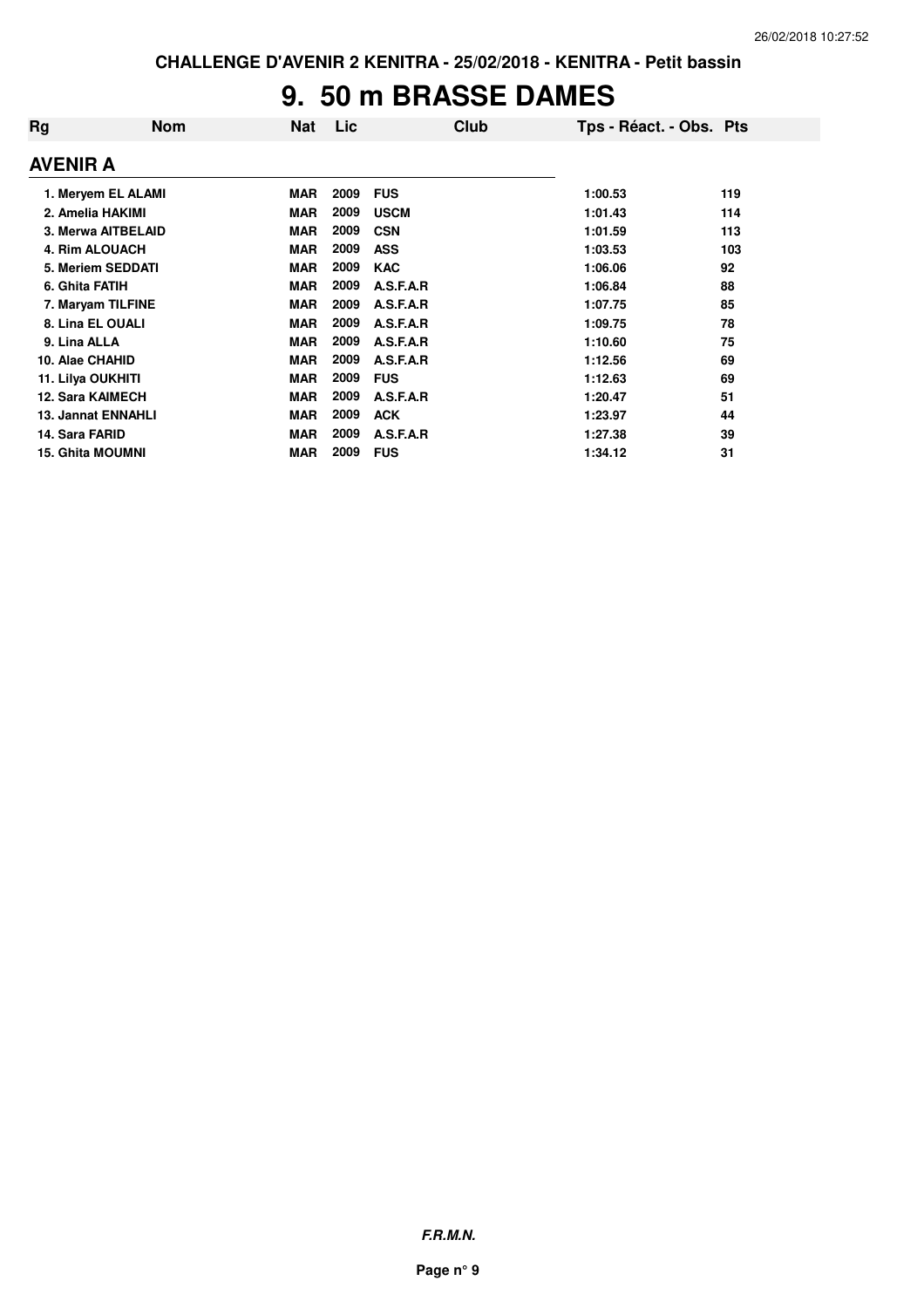#### **10. 50 m BRASSE MESSIEURS**

| Rg | <b>Nom</b>                      | <b>Nat</b> | Lic  | Club        | Tps - Réact. - Obs. Pts |     |
|----|---------------------------------|------------|------|-------------|-------------------------|-----|
|    | <b>AVENIR A</b>                 |            |      |             |                         |     |
|    | 1. Sami NEJJAR                  | <b>MAR</b> | 2009 | <b>USCM</b> | 55.31                   | 112 |
|    | 2. Salaheddine ELHACHEMI        | <b>MAR</b> | 2009 | <b>ASS</b>  | 59.72                   | 89  |
|    | 3. Adham SAID                   | <b>MAR</b> | 2009 | <b>USCM</b> | 1:00.68                 | 84  |
|    | 4. Mohamed Ilyas BELKADI        | <b>MAR</b> | 2009 | A.S.F.A.R   | 1:00.91                 | 83  |
|    | 5. Mohamed Taha EL MEJDOUB      | <b>MAR</b> | 2009 | <b>ASS</b>  | 1:02.59                 | 77  |
|    | 6. Aymane JRHIRID               | <b>MAR</b> | 2009 | <b>KAC</b>  | 1:02.66                 | 77  |
|    | 7. Mohamed Said BENAMAR         | <b>MAR</b> | 2009 | <b>KAC</b>  | 1:03.03                 | 75  |
|    | 8. Rayane BARAKAT               | <b>MAR</b> | 2009 | <b>ASS</b>  | 1:03.16                 | 75  |
|    | 9. Youssef FEKHARI              | <b>MAR</b> | 2009 | A.S.F.A.R   | 1:05.32                 | 68  |
|    | 10. Anas AIT BARGACH            | <b>MAR</b> | 2009 | <b>ASS</b>  | 1:07.85                 | 60  |
|    | 11. Nazih SAADI                 | <b>MAR</b> | 2009 | A.S.F.A.R   | 1:10.81                 | 53  |
|    | 12. Rayane QARRO                | <b>MAR</b> | 2009 | <b>KAC</b>  | 1:13.00                 | 48  |
|    | 13. Badereddine ELHACHEMI       | <b>MAR</b> | 2009 | <b>ASS</b>  | 1:13.97                 | 46  |
|    | 14. Ahmed Yahya DAHMANI         | <b>MAR</b> | 2009 | <b>ASS</b>  | 1:22.44                 | 33  |
|    | <b>15. Omar FOUKAHY</b>         | <b>MAR</b> | 2009 | <b>FUS</b>  | 1:28.22                 | 27  |
|    | <b>NC. Ziad IDRISSI</b>         | <b>MAR</b> | 2009 | <b>ASS</b>  | Frf exc.                |     |
|    | <b>NC. Mohamed Islam GHZALA</b> | <b>MAR</b> | 2009 | <b>FUS</b>  | Frf n.d.                |     |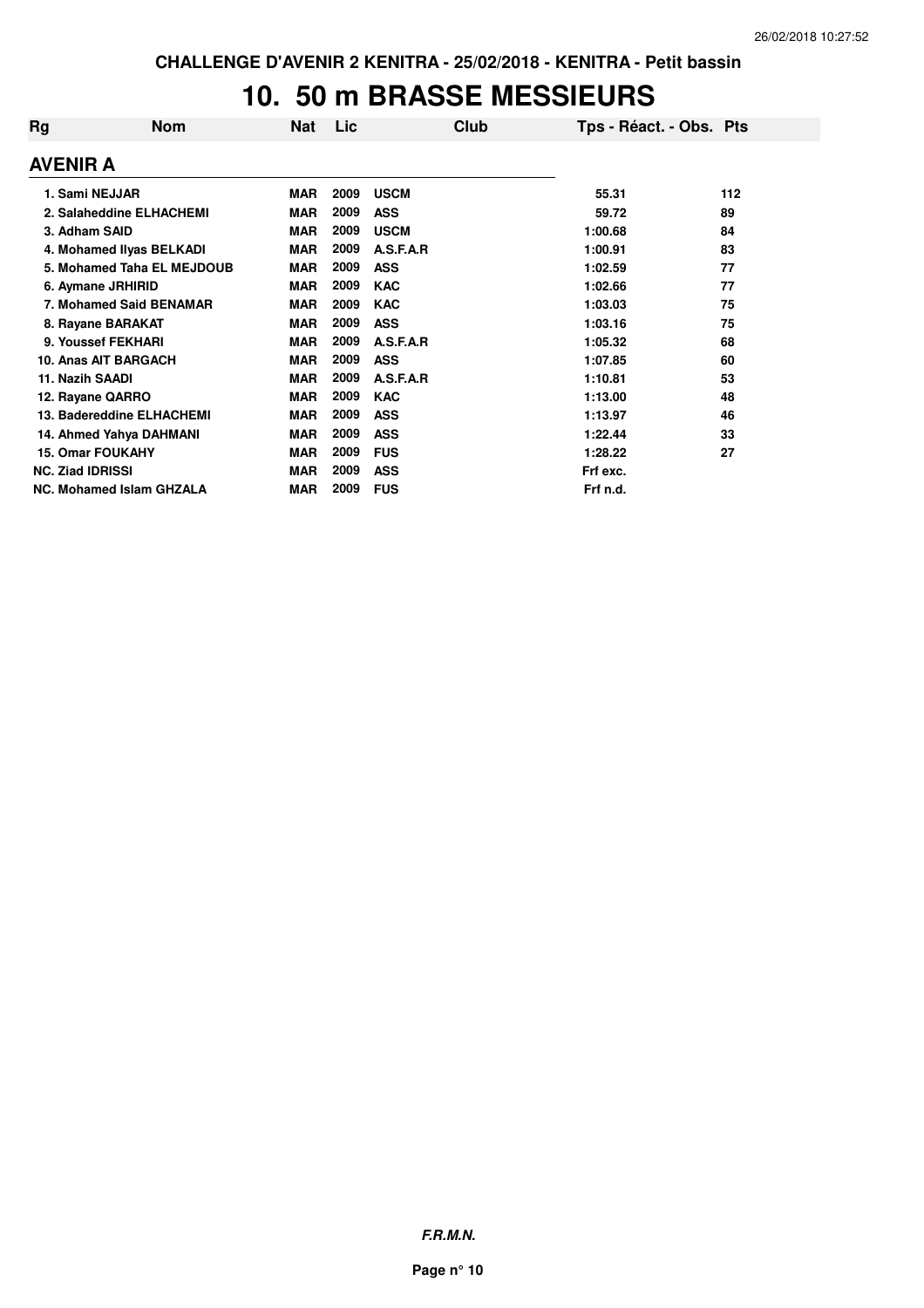# **11. 25 m DOS DAMES**

| Rg               | <b>Nom</b>                 | <b>Nat</b> | Lic  | <b>Club</b> | Tps - Réact. - Obs. Pts |   |
|------------------|----------------------------|------------|------|-------------|-------------------------|---|
| AVENIR B         |                            |            |      |             |                         |   |
|                  | 1. Sahar TAYEBI            | <b>MAR</b> | 2010 | <b>FUS</b>  | 24.00                   | 0 |
|                  | 2. Radia BENARFA           | <b>MAR</b> | 2010 | <b>FUS</b>  | 25.28                   | 0 |
|                  | 3. Neama BENMOUSSA         | <b>MAR</b> | 2010 | <b>CSN</b>  | 25.85                   | 0 |
|                  | <b>4. Inas ELFAHSSI</b>    | <b>MAR</b> | 2010 | <b>FUS</b>  | 27.12                   | 0 |
|                  | 5. Oumnia LAQLIOUAL        | <b>MAR</b> | 2010 | <b>CNN</b>  | 27.22                   | 0 |
|                  | 6. Niama KASSOU            | <b>MAR</b> | 2010 | <b>CSN</b>  | 27.60                   | 0 |
|                  | 7. Yara GUEDDAOUI          | <b>MAR</b> | 2010 | <b>ACK</b>  | 27.85                   | 0 |
| 8. Iness TAHIR   |                            | <b>MAR</b> | 2010 | <b>CSN</b>  | 29.72                   | 0 |
|                  | 9. Zeineb ENNAMIRI         | <b>MAR</b> | 2010 | <b>KAC</b>  | 29.78                   | 0 |
|                  | 10. Ranim HADANE           | <b>MAR</b> | 2010 | <b>CNN</b>  | 30.09                   | 0 |
|                  | <b>11. Lina LACHGAR</b>    | <b>MAR</b> | 2010 | <b>CSN</b>  | 30.38                   | 0 |
|                  | 12. Salma EL GHAZOUANI     | <b>MAR</b> | 2010 | A.S.F.A.R   | 31.06                   | 0 |
|                  | <b>13. Chahd CHAHID</b>    | <b>MAR</b> | 2010 | <b>CNN</b>  | 31.15                   | 0 |
|                  | 14. Marwa BENBIYA          | <b>MAR</b> | 2010 | <b>ASS</b>  | 31.19                   | 0 |
|                  | <b>15. Rime CHAQRANI</b>   | <b>MAR</b> | 2010 | A.S.F.A.R   | 31.72                   | 0 |
| 16. Lina BRIKA   |                            | <b>MAR</b> | 2011 | <b>CNK</b>  | 32.13                   | 0 |
|                  | <b>17. Ghita BENHAIDA</b>  | <b>MAR</b> | 2011 | <b>CNN</b>  | 32.40                   | 0 |
| 18. Malak SAIIDI |                            | <b>MAR</b> | 2010 | A.S.F.A.R   | 32.46                   | 0 |
|                  | <b>19. Sarra EL OTMANY</b> | <b>MAR</b> | 2011 | <b>CNN</b>  | 32.97                   | 0 |
|                  | 20. Israe NAKMOUCH         | <b>MAR</b> | 2010 | <b>ACK</b>  | 33.34                   | 0 |
| 21. Jana HAKIMI  |                            | <b>MAR</b> | 2011 | <b>USCM</b> | 34.32                   | 0 |
|                  | 22. Iness EL HAJJI         | <b>MAR</b> | 2010 | <b>CNN</b>  | 34.41                   | 0 |
|                  | 23. Romayssae HAMMOUGUA    | <b>MAR</b> | 2011 | <b>CSN</b>  | 34.75                   | 0 |
|                  | 24. Maryam BERRAZZOUK      | <b>MAR</b> | 2010 | A.S.F.A.R   | 34.91                   | 0 |
|                  | 25. Basma JABAR            | <b>MAR</b> | 2011 | <b>CNN</b>  | 35.38                   | 0 |
| 26. Laila ADDAB  |                            | <b>MAR</b> | 2010 | <b>CNK</b>  | 36.13                   | 0 |
|                  | 27. Aya BERRAZZOUK         | <b>MAR</b> | 2010 | A.S.F.A.R   | 38.30                   | 0 |
| 28. Nour HADJI   |                            | <b>MAR</b> | 2010 | <b>ACK</b>  | 38.59                   | 0 |
|                  | 29. Yasmine REZZOUGUI      | <b>MAR</b> | 2010 | <b>CNK</b>  | 40.50                   | 0 |
|                  | <b>NC. Rania DOUFIK</b>    | <b>MAR</b> | 2010 | <b>ACK</b>  | Frf n.d.                |   |
|                  | <b>NC. Malak CHERRAT</b>   | <b>MAR</b> | 2010 | <b>ACK</b>  | Dsq NI                  | 0 |
|                  | <b>NC. Khaoula BENHILA</b> | <b>MAR</b> | 2011 | <b>CNK</b>  | Dsq NI                  | 0 |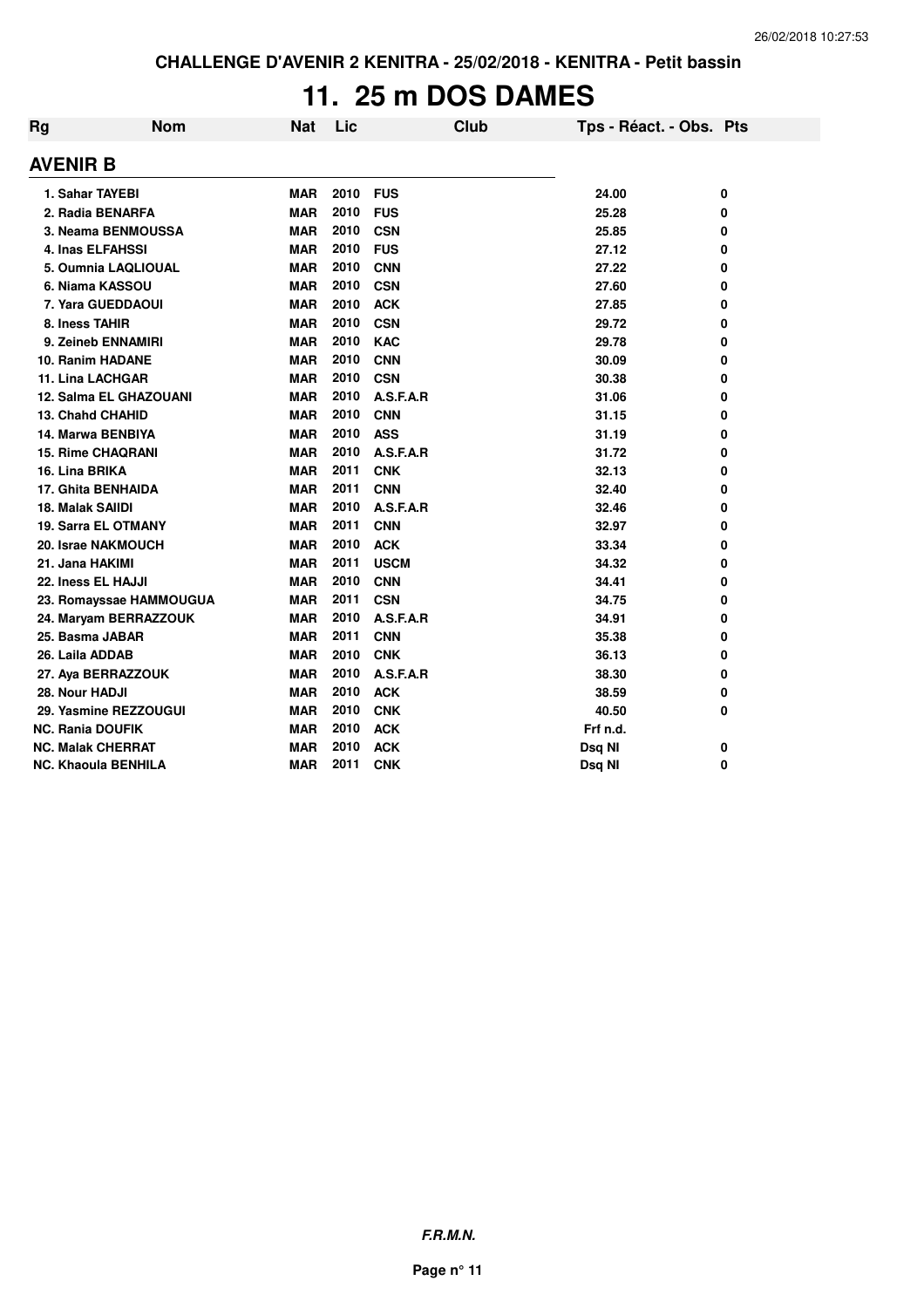### **12. 25 m DOS MESSIEURS**

| Rg              | <b>Nom</b>                        | <b>Nat</b> | Lic  | Club        | Tps - Réact. - Obs. Pts |   |
|-----------------|-----------------------------------|------------|------|-------------|-------------------------|---|
| AVENIR B        |                                   |            |      |             |                         |   |
|                 | 1. Houssam Badreddine MAACH       | <b>MAR</b> | 2010 | <b>CNN</b>  | 23.75                   | 0 |
|                 | 2. Nour Islam HADDI               | <b>MAR</b> | 2010 | A.S.F.A.R   | 24.94                   | 0 |
|                 | 3. Omar ILGUIM                    | <b>MAR</b> | 2010 | <b>CNN</b>  | 25.47                   | 0 |
|                 | 4. Mohamed Nizar BOUAYAD          | <b>MAR</b> | 2010 | <b>CNN</b>  | 26.22                   | 0 |
|                 | 5. Mahdi QARRO                    | <b>MAR</b> | 2010 | <b>KAC</b>  | 26.46                   | 0 |
|                 | 6. Yassine BOUKHARI               | <b>MAR</b> | 2010 | <b>CNN</b>  | 27.81                   | 0 |
|                 | 7. Othmane TARMIDI                | <b>MAR</b> | 2010 | <b>CNN</b>  | 28.75                   | 0 |
|                 | 8. Adam Waleed EL HARCHAOUI       | <b>MAR</b> | 2010 | <b>FUS</b>  | 29.06                   | 0 |
|                 | 9. Gaaith MADANI                  | <b>MAR</b> | 2010 | <b>IRT</b>  | 29.31                   | 0 |
|                 | 10. Moaad AJOUAD                  | <b>MAR</b> | 2010 | <b>ACK</b>  | 30.16                   | 0 |
|                 | 11. Mohamed Anas ELAMRANI         | <b>MAR</b> | 2011 | <b>CNN</b>  | 31.00                   | 0 |
|                 | 12. Ahmed TOUIMI BENJELLOUN       | <b>MAR</b> | 2010 | <b>ASS</b>  | 31.07                   | 0 |
|                 | 13. Ilyasse JABRAOUI              | <b>MAR</b> | 2010 | <b>CNN</b>  | 31.18                   | 0 |
|                 | 14. Rayane NADIR                  | <b>MAR</b> | 2010 | <b>ASS</b>  | 32.06                   | 0 |
|                 | 15. Mohamed Rayane BENTALEB       | <b>MAR</b> | 2010 | <b>FUS</b>  | 33.13                   | 0 |
|                 | <b>16. Anas BENKADDOUR</b>        | <b>MAR</b> | 2010 | <b>CNN</b>  | 33.94                   | 0 |
|                 | 17. Abdelali BELKHOUAJA           | <b>MAR</b> | 2010 | <b>CNK</b>  | 34.03                   | 0 |
|                 | 18. Mohamed Amine KHAOULAF        | <b>MAR</b> | 2010 | <b>CSN</b>  | 34.43                   | 0 |
|                 | <b>19. Haroune TNEAMOU</b>        | <b>MAR</b> | 2010 | <b>CSN</b>  | 34.81                   | 0 |
|                 | <b>20. Mohamed Anir OULAHYANE</b> | <b>MAR</b> | 2010 | <b>USCM</b> | 35.35                   | 0 |
|                 | 21. Ismail SLIMANI                | <b>MAR</b> | 2010 | <b>USCM</b> | 35.44                   | 0 |
|                 | 22. Salaheddine BOUROUYNE         | <b>MAR</b> | 2010 | <b>ACK</b>  | 35.47                   | 0 |
|                 | 22. Chadi BOUCHEKIF               | <b>MAR</b> | 2010 | A.S.F.A.R   | 35.47                   | 0 |
|                 | 24. Yahya YAHYAOUI                | <b>MAR</b> | 2010 | <b>CNK</b>  | 36.62                   | 0 |
|                 | <b>NC. Yahya EL GADIRI</b>        | <b>MAR</b> | 2011 | <b>ASS</b>  | Frf exc.                |   |
|                 | <b>NC. Achraf SAKHSOUKH</b>       | <b>MAR</b> | 2011 | <b>CSN</b>  | Frf n.d.                |   |
|                 | <b>NC. Houssam Eddine OBILAT</b>  | <b>MAR</b> | 2010 | <b>CSN</b>  | Frf n.d.                |   |
|                 | <b>NC. Saad MOUSTAHSSINE</b>      | <b>MAR</b> | 2010 | <b>FUS</b>  | Frf n.d.                |   |
|                 | <b>NC. Ayham ELBOURAIMI</b>       | <b>MAR</b> | 2011 | <b>USCM</b> | Frf n.d.                |   |
|                 | <b>NC. Jad AIT BENHAR</b>         | <b>MAR</b> | 2010 | <b>CNK</b>  | Dsq NI                  | 0 |
|                 | <b>NC. Zoubeir NEJJAR</b>         | <b>MAR</b> | 2010 | <b>USCM</b> | Dsq NI                  | 0 |
| NC. Badr LAKHAL |                                   | <b>MAR</b> | 2011 | <b>CNN</b>  | Disqual.                | 0 |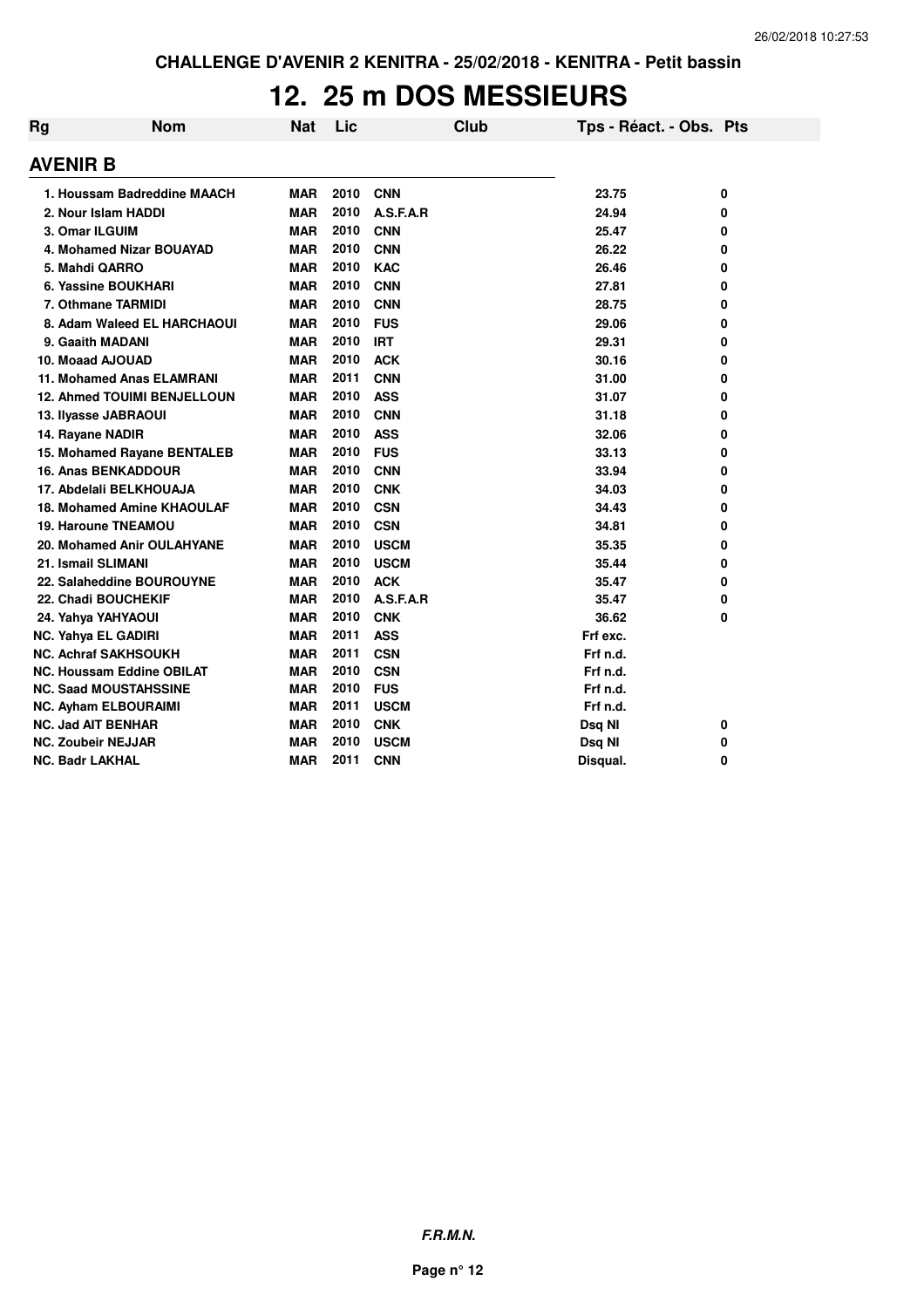# **13. 50 m DOS DAMES**

| Rg                        | <b>Nom</b>                 | Nat        | Lic  | <b>Club</b> | Tps - Réact. - Obs. Pts |     |
|---------------------------|----------------------------|------------|------|-------------|-------------------------|-----|
| <b>AVENIR A</b>           |                            |            |      |             |                         |     |
|                           | 1. Malak LAHLIMI           | <b>MAR</b> | 2009 | <b>ACK</b>  | 50.02                   | 158 |
|                           | 2. Arbab ELKHADIR          | <b>MAR</b> | 2009 | <b>KAC</b>  | 51.28                   | 146 |
|                           | <b>3. Ghita BENSLIMANE</b> | <b>MAR</b> | 2009 | <b>CNN</b>  | 52.69                   | 135 |
|                           | 4. Abir SAHTARI            | <b>MAR</b> | 2009 | <b>KAC</b>  | 52.78                   | 134 |
|                           | 5. Myriam KACIMI           | <b>MAR</b> | 2009 | <b>CSN</b>  | 53.09                   | 132 |
|                           | 6. Malak DOUKALI           | <b>MAR</b> | 2009 | <b>ACK</b>  | 53.94                   | 126 |
| 7. Syrine BOUTRACHEH      |                            | <b>MAR</b> | 2009 | <b>CNN</b>  | 54.00                   | 125 |
|                           | 8. Lamiae EL HADDAD        | <b>MAR</b> | 2009 | A.S.F.A.R   | 54.59                   | 121 |
|                           | 9. Ghita KHARMICH          | <b>MAR</b> | 2009 | <b>CNN</b>  | 54.62                   | 121 |
|                           | 10. Marwa BARAKAT          | <b>MAR</b> | 2009 | <b>CNN</b>  | 55.47                   | 116 |
|                           | 11. Lilya OUKHITI          | <b>MAR</b> | 2009 | <b>FUS</b>  | 56.91                   | 107 |
|                           | <b>12. Lina LAMRHARARI</b> | <b>MAR</b> | 2009 | <b>ACK</b>  | 57.37                   | 104 |
|                           | <b>13. Ghita MOUMNI</b>    | <b>MAR</b> | 2009 | <b>FUS</b>  | 57.78                   | 102 |
|                           | 14. Meryem BAMHAOUED       | <b>MAR</b> | 2009 | A.S.F.A.R   | 58.59                   | 98  |
|                           | 15. Riham LEBDAR           | <b>MAR</b> | 2009 | <b>ASS</b>  | 1:00.41                 | 89  |
|                           | <b>16. Aya SAKHRAOUI</b>   | <b>MAR</b> | 2009 | <b>CSN</b>  | 1:03.72                 | 76  |
|                           | 17. Lina SALEM             | <b>MAR</b> | 2009 | <b>USCM</b> | 1:04.53                 | 73  |
|                           | 18. Aya CHAHID             | <b>MAR</b> | 2009 | A.S.F.A.R   | 1:05.50                 | 70  |
|                           | 19. Lina EL OUALI          | <b>MAR</b> | 2009 | A.S.F.A.R   | 1:06.47                 | 67  |
|                           | 20. Noha JEKKI             | <b>MAR</b> | 2009 | <b>CSN</b>  | 1:10.31                 | 57  |
|                           | 21. Sara KAIMECH           | <b>MAR</b> | 2009 | A.S.F.A.R   | 1:10.69                 | 56  |
|                           | 22. Kenza BENALLAL         | <b>MAR</b> | 2009 | <b>ASS</b>  | 1:35.15                 | 23  |
|                           | <b>NC. Douae ABETTI</b>    | <b>MAR</b> | 2009 | <b>FUS</b>  | Frf n.d.                |     |
| <b>NC. Amira OUCHID</b>   |                            | <b>MAR</b> | 2009 | <b>KAC</b>  | Frf n.d.                |     |
| <b>NC. Lina TAHIR</b>     |                            | <b>MAR</b> | 2009 | <b>KAC</b>  | Frf n.d.                |     |
| <b>NC. Ines ETTOUHAMI</b> |                            | <b>MAR</b> | 2009 | <b>KAC</b>  | Frf n.d.                |     |
| <b>NC. Nada BOULKHEIR</b> |                            | <b>MAR</b> | 2009 | <b>KAC</b>  | Frf n.d.                |     |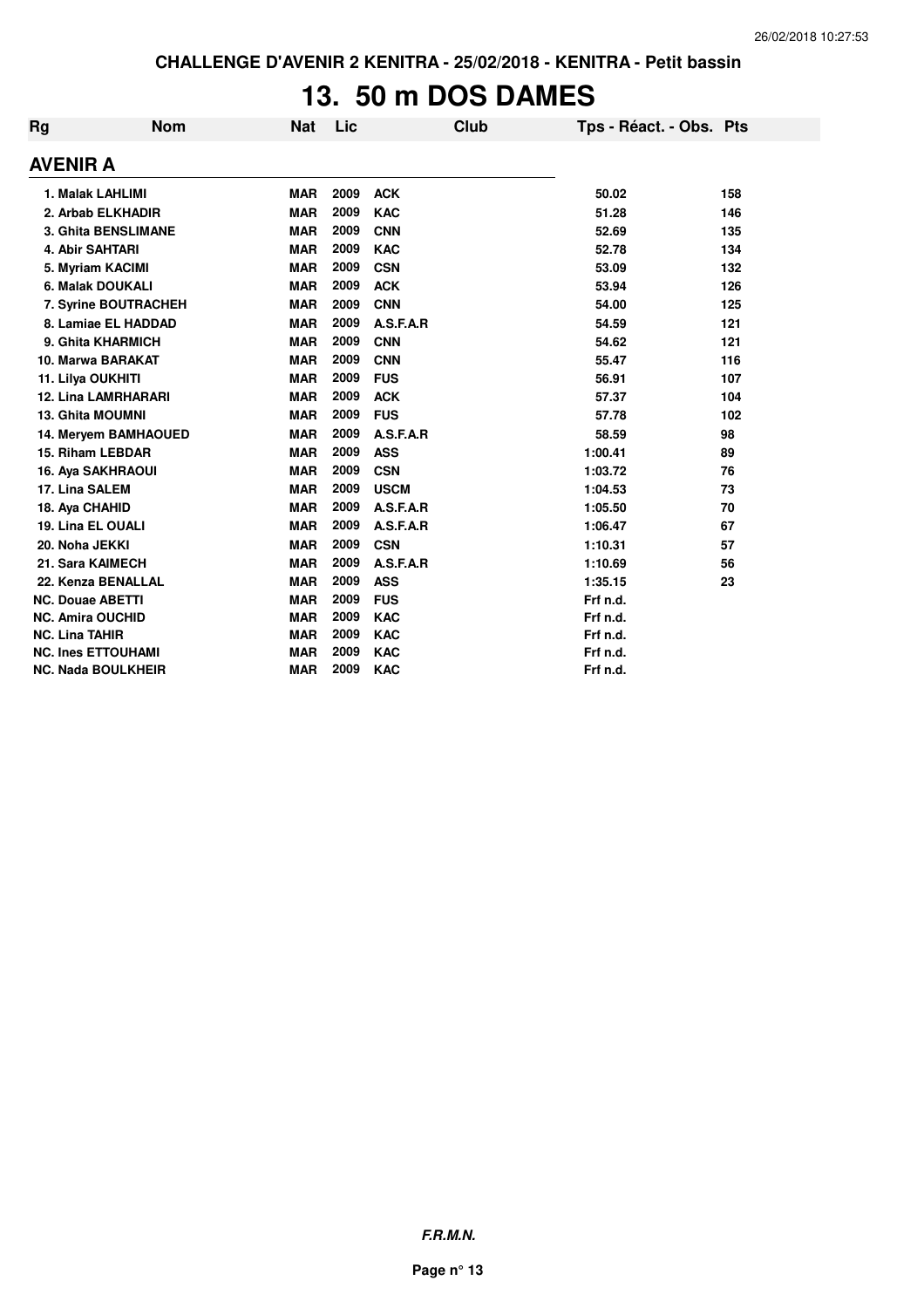## **14. 50 m DOS MESSIEURS**

| Rg                         | <b>Nom</b>                       | <b>Nat</b> | Lic  | Club        | Tps - Réact. - Obs. Pts |     |  |  |  |  |
|----------------------------|----------------------------------|------------|------|-------------|-------------------------|-----|--|--|--|--|
|                            | <b>AVENIR A</b>                  |            |      |             |                         |     |  |  |  |  |
|                            | 1. Souhail AISSAOUI              | <b>MAR</b> | 2009 | <b>CNN</b>  | 48.79                   | 119 |  |  |  |  |
|                            | 2. Ayoub DRISSI                  | <b>MAR</b> | 2009 | <b>CSN</b>  | 50.72                   | 106 |  |  |  |  |
|                            | 3. Yahya SOBHI                   | <b>MAR</b> | 2009 | <b>CNN</b>  | 51.22                   | 103 |  |  |  |  |
|                            | 4. Adham SAID                    | <b>MAR</b> | 2009 | <b>USCM</b> | 52.53                   | 95  |  |  |  |  |
|                            | 5. Ali EL AMRANI                 | <b>MAR</b> | 2009 | <b>CNN</b>  | 52.72                   | 94  |  |  |  |  |
|                            | 6. Ahmed Amine CHEBIHI           | <b>MAR</b> | 2009 | <b>KAC</b>  | 53.60                   | 90  |  |  |  |  |
|                            | 7. Mohamed Selim BENCHEKROUN     | <b>MAR</b> | 2009 | <b>CNN</b>  | 55.84                   | 79  |  |  |  |  |
|                            | 8. Amjad SGHIOURI ELIDRISSI      | <b>MAR</b> | 2009 | <b>CNN</b>  | 58.00                   | 71  |  |  |  |  |
|                            | 9. Mohamed Islam GHZALA          | <b>MAR</b> | 2009 | <b>FUS</b>  | 59.65                   | 65  |  |  |  |  |
|                            | 10. Aymane NAIT MBARK            | <b>MAR</b> | 2009 | <b>CNN</b>  | 1:00.40                 | 63  |  |  |  |  |
|                            | 11. Taha LAHLOU                  | <b>MAR</b> | 2009 | <b>ASS</b>  | 1:00.41                 | 63  |  |  |  |  |
|                            | 12. Rayane HASSOUN               | <b>MAR</b> | 2009 | <b>CSN</b>  | 1:00.94                 | 61  |  |  |  |  |
|                            | 13. Ilyas HADRI                  | <b>MAR</b> | 2009 | <b>CSN</b>  | 1:02.65                 | 56  |  |  |  |  |
|                            | <b>14. Salaheddine ELHACHEMI</b> | <b>MAR</b> | 2009 | <b>ASS</b>  | 1:02.72                 | 56  |  |  |  |  |
|                            | <b>15. Abdellatif LADIMAT</b>    | <b>MAR</b> | 2009 | <b>CNN</b>  | 1:03.34                 | 54  |  |  |  |  |
|                            | 16. Rayane BARAKAT               | <b>MAR</b> | 2009 | <b>ASS</b>  | 1:04.44                 | 51  |  |  |  |  |
|                            | 17. Yahya MOUNZIH                | <b>MAR</b> | 2009 | <b>ASS</b>  | 1:05.17                 | 50  |  |  |  |  |
|                            | 18. Nassim EL AOUSSI             | <b>MAR</b> | 2009 | A.S.F.A.R   | 1:05.25                 | 50  |  |  |  |  |
|                            | 19. Badereddine ELHACHEMI        | <b>MAR</b> | 2009 | <b>ASS</b>  | 1:07.56                 | 45  |  |  |  |  |
|                            | 20. Aymane JRHIRID               | <b>MAR</b> | 2009 | <b>KAC</b>  | 1:15.07                 | 32  |  |  |  |  |
|                            | 21. Marwane SALHI                | <b>MAR</b> | 2009 | <b>CNK</b>  | 1:17.97                 | 29  |  |  |  |  |
| <b>NC. Adnane LAHBOUB</b>  |                                  | <b>MAR</b> | 2009 | <b>USCM</b> | Frf n.d.                |     |  |  |  |  |
| <b>NC. Albaraa ESSAIHI</b> |                                  | <b>MAR</b> | 2009 | <b>ASS</b>  | Dsq VI                  | 0   |  |  |  |  |

**F.R.M.N.**

**Page n° 14**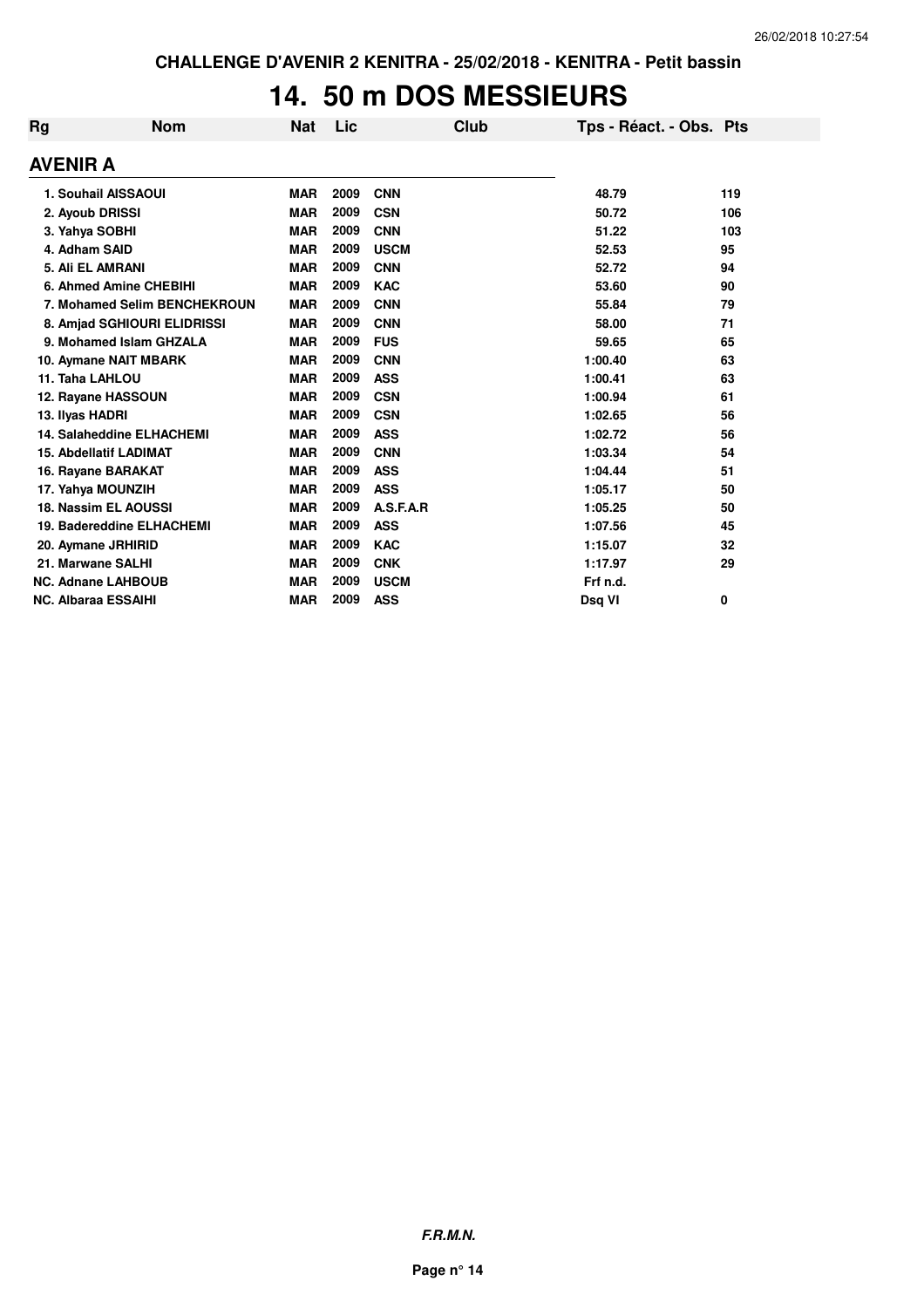#### **15. 4 x 25 m NAGE LIBRE DAMES**

| Rg | <b>Nom</b>               | <b>Nat</b> | Lic      |                | <b>Club</b> | Tps - Réact. - Obs. Pts |   |  |  |
|----|--------------------------|------------|----------|----------------|-------------|-------------------------|---|--|--|
|    | <b>AVENIR A</b>          |            |          |                |             |                         |   |  |  |
|    | 1. Ghita KHARMICH        | MAR        | 2009     | <b>CNN</b>     |             | 1:19.88                 | 0 |  |  |
|    | <b>Syrine BOUTRACHEH</b> | <b>MAR</b> | 2009     | <b>CNN</b>     |             |                         | 0 |  |  |
|    | Marwa BARAKAT            | MAR        | 2009     | <b>CNN</b>     |             |                         | 0 |  |  |
|    | <b>Ghita BENSLIMANE</b>  | MAR        | 2009     | <b>CNN</b>     |             |                         | 0 |  |  |
|    | 2. Aya SAKHRAOUI         | <b>MAR</b> | 2009     | <b>CSN</b>     |             | 1:24.09                 | 0 |  |  |
|    | Merwa AITBELAID          | <b>MAR</b> | 2009     | <b>CSN</b>     |             |                         | 0 |  |  |
|    | <b>Myriam KACIMI</b>     | <b>MAR</b> | 2009     | <b>CSN</b>     |             |                         | 0 |  |  |
|    | Zainab EL KHDARI         | <b>MAR</b> | 2009     | <b>CSN</b>     |             |                         | 0 |  |  |
|    | 3. Meryem EL ALAMI       | <b>MAR</b> | 2009     | <b>FUS</b>     |             | 1:26.78                 | 0 |  |  |
|    | Lilya OUKHITI            | <b>MAR</b> | 2009     | <b>FUS</b>     |             |                         | 0 |  |  |
|    | <b>Ghita MOUMNI</b>      | <b>MAR</b> | 2009     | <b>FUS</b>     |             |                         | 0 |  |  |
|    | <b>Douae ABETTI</b>      | <b>MAR</b> | 2009     | <b>FUS</b>     |             |                         | 0 |  |  |
|    | 4. Meriem SEDDATI        | <b>MAR</b> | 2009     | <b>KAC</b>     |             | 1:30.15                 | 0 |  |  |
|    | <b>Ines ETTOUHAMI</b>    | <b>MAR</b> | 2009     | <b>KAC</b>     |             |                         | 0 |  |  |
|    | <b>Abir SAHTARI</b>      | <b>MAR</b> | 2009     | <b>KAC</b>     |             |                         | 0 |  |  |
|    | <b>Arbab ELKHADIR</b>    | <b>MAR</b> | 2009     | <b>KAC</b>     |             |                         | 0 |  |  |
|    | 5. Lina LAMRHARARI       | <b>MAR</b> | 2009     | <b>ACK</b>     |             | 1:31.97                 | 0 |  |  |
|    | <b>Malak DOUKALI</b>     | <b>MAR</b> | 2009     | <b>ACK</b>     |             |                         | 0 |  |  |
|    | Maha AZDAD               | <b>MAR</b> | 2009     | <b>ACK</b>     |             |                         | 0 |  |  |
|    | <b>Malak LAHLIMI</b>     | <b>MAR</b> | 2009     | <b>ACK</b>     |             |                         | 0 |  |  |
|    | <b>NC. Ghita FATIH</b>   | <b>MAR</b> | 2009     | A.S.F.A.R      |             | Dsq Rel                 | 0 |  |  |
|    | <b>Alae CHAHID</b>       | MAR        | 2009     | A.S.F.A.R      |             |                         | 0 |  |  |
|    | <b>Aya CHAHID</b>        | <b>MAR</b> | 2009     | A.S.F.A.R      |             |                         | 0 |  |  |
|    | <b>Lina ALLA</b>         | <b>MAR</b> | 2009     | A.S.F.A.R      |             |                         | 0 |  |  |
|    | <b>AVENIR B</b>          |            |          |                |             |                         |   |  |  |
|    | 1. Lina LACHGAR          | MAR        | 2010     | <b>CSN</b>     |             | 1:40.84                 | 0 |  |  |
|    | <b>Iness TAHIR</b>       | MAR        | 2010     | <b>CSN</b>     |             |                         | 0 |  |  |
|    | Niama KASSOU             | <b>MAR</b> | 2010     | <b>CSN</b>     |             |                         | 0 |  |  |
|    | <b>Neama BENMOUSSA</b>   | <b>MAR</b> | 2010     | <b>CSN</b>     |             |                         | 0 |  |  |
|    | 2. Ranim HADANE          | <b>MAR</b> | 2010     | <b>CNN</b>     |             | 1:41.93                 | 0 |  |  |
|    | <b>Oumnia LAQLIOUAL</b>  | <b>MAR</b> | 2010     | <b>CNN</b>     |             |                         | 0 |  |  |
|    | <b>Ghita BENHAIDA</b>    | <b>MAR</b> | 2011     | <b>CNN</b>     |             |                         | 0 |  |  |
|    | <b>Chahd CHAHID</b>      | MAR        | 2010     | <b>CNN</b>     |             |                         | 0 |  |  |
|    | 3. Salma EL GHAZOUANI    | MAR        | 2010     | A.S.F.A.R      |             | 1:45.90                 | 0 |  |  |
|    | <b>Rime CHAQRANI</b>     | <b>MAR</b> |          | 2010 A.S.F.A.R |             |                         | 0 |  |  |
|    | <b>Malak HACHIMI</b>     | MAR        |          | 2010 A.S.F.A.R |             |                         | 0 |  |  |
|    | <b>Malak SAIIDI</b>      | MAR        | 2010     | A.S.F.A.R      |             |                         | 0 |  |  |
|    | 4. Nour HADJI            | <b>MAR</b> | 2010     | <b>ACK</b>     |             | 2:02.57                 | 0 |  |  |
|    | <b>Israe NAKMOUCH</b>    | MAR        | 2010     | <b>ACK</b>     |             |                         | 0 |  |  |
|    | <b>Malak CHERRAT</b>     | MAR        | 2010     | <b>ACK</b>     |             |                         | 0 |  |  |
|    | <b>Yara GUEDDAOUI</b>    | MAR        | 2010     | <b>ACK</b>     |             |                         | 0 |  |  |
|    | 5. Lina BRIKA            | MAR        | 2011     | <b>CNK</b>     |             | 2:24.91                 | 0 |  |  |
|    | <b>Khaoula BENHILA</b>   | MAR        | 2011     | <b>CNK</b>     |             |                         | 0 |  |  |
|    | <b>Yasmine REZZOUGUI</b> | MAR        | 2010     | <b>CNK</b>     |             |                         | 0 |  |  |
|    | Laila ADDAB              | MAR        | 2010 CNK |                |             |                         | 0 |  |  |